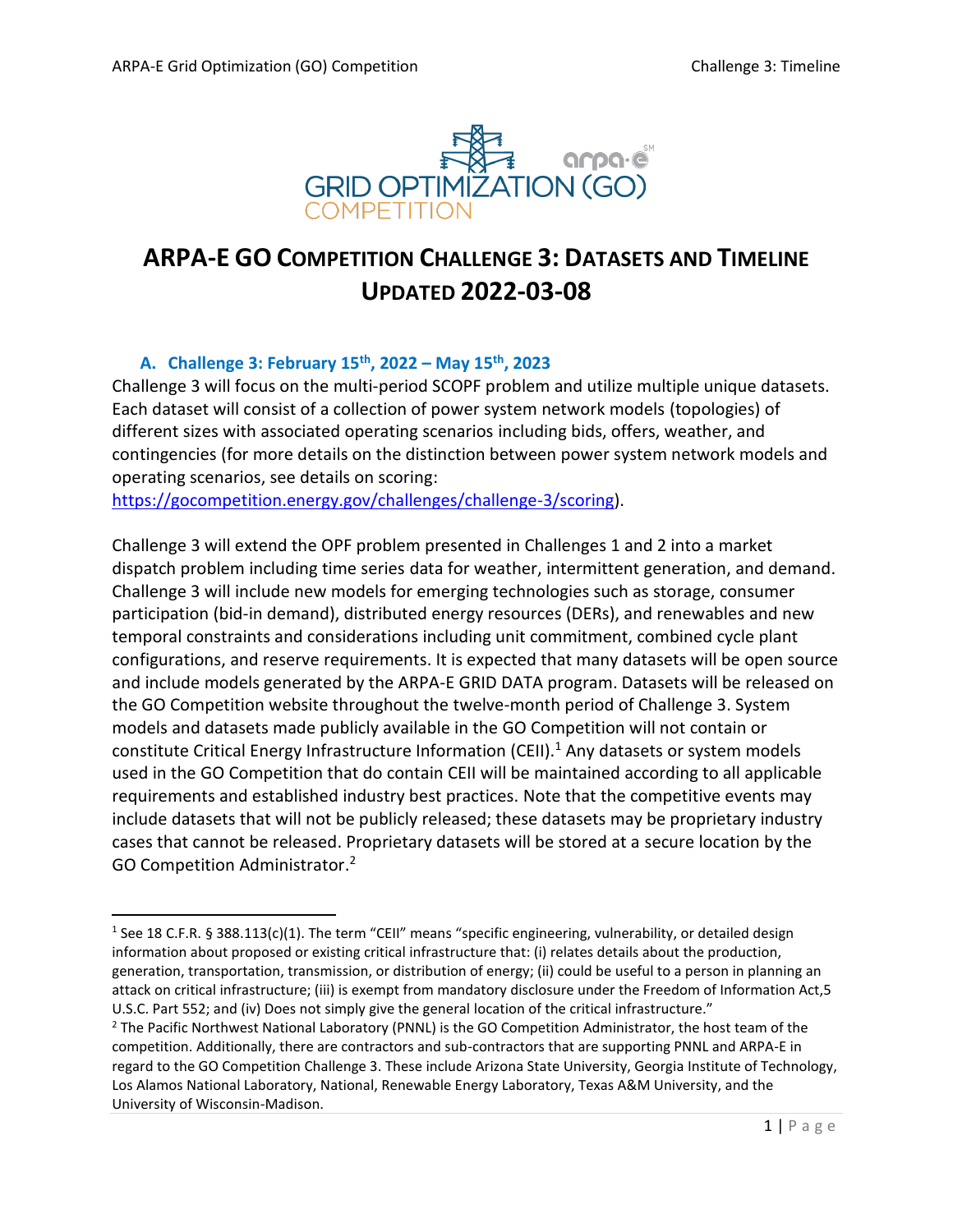The topologies of the open source datasets will be released prior to each event, but the operating scenarios will not be released until all judging is completed and the winners are determined. After each event is scored and the leaderboard posted, the full contents of each open source dataset (topologies and scenarios) will be released and remain available on the GO Competition Challenge 3 sandbox for testing and trial runs throughout the remainder of the competition. Entrants will have the ability to submit new software/algorithms on sandbox datasets from any previous event at any time in the competition sandbox (the sandbox may be temporarily offline directly after each event while the GO Competition Administrator is evaluating and scoring that event's submissions).

The "Challenge 3 Original Dataset (C3OD)" will be released at the start of Challenge 3 in order to allow Entrants to start developing solution methods and test their approach on the GO Competition platform. Entrants can submit software to be scored against the C3OD using the official competition platform (sandbox) at any time. Entrants will also be able to download the dataset in order to test algorithms within their own development environment.

Scores will be generated for every algorithm submitted to each competitive event and will be displayed on a set of competition leaderboards, accessible via the competition website. Entrants may choose to remain anonymous on the leaderboards or may choose to display their Entrant name associated with their scores. However, Entrants that choose to remain anonymous are ineligible for awards under this competition. For more information on scoring, see [https://gocompetition.energy.gov/challenges/challenge-3/scoring.](https://gocompetition.energy.gov/challenges/challenge-3/scoring)

**B. Competitive Events (Scheduled for Summer 2022, Fall 2022, Winter 2023, Spring 2023)** Four competitive events will be conducted approximately three, six, nine, and twelve months into Challenge 3. The four competitive events for the OPF competition will be held utilizing new power system datasets: Challenge 3 Dataset 1 (C3D1), Challenge 3 Dataset 2 (C3D2), Challenge 3 Dataset 3 (C3D3), and Challenge 3 Dataset 4 (C3D4). ARPA-E reserves the right to add other competitive events before the end of the challenge. The datasets used throughout the GO Competition Challenge 3 may increase in size and complexity.

During the initial development phase, the GO Competition Administrator will accept requests from the competition teams for new software modules or changes to the environment and will, if possible, implement these specific updates to the GO Competition platform. However, no requests for changes to the GO Competition platform will be accepted after the platform lockdown date between the first and second event, and the GO Competition Platform will remain fixed through the Final Event, barring any changes determined to be necessary by the GO Competition Administrator. Competitors may not request further changes to the software environment after the lock-down date.

There will be deadlines to register for the GO Competition Challenge 3 for Entrants wishing to participate in the competitive events; Entrants may not participate in the competitive events unless they have registered for the GO Competition Challenge 3. Once Entrants have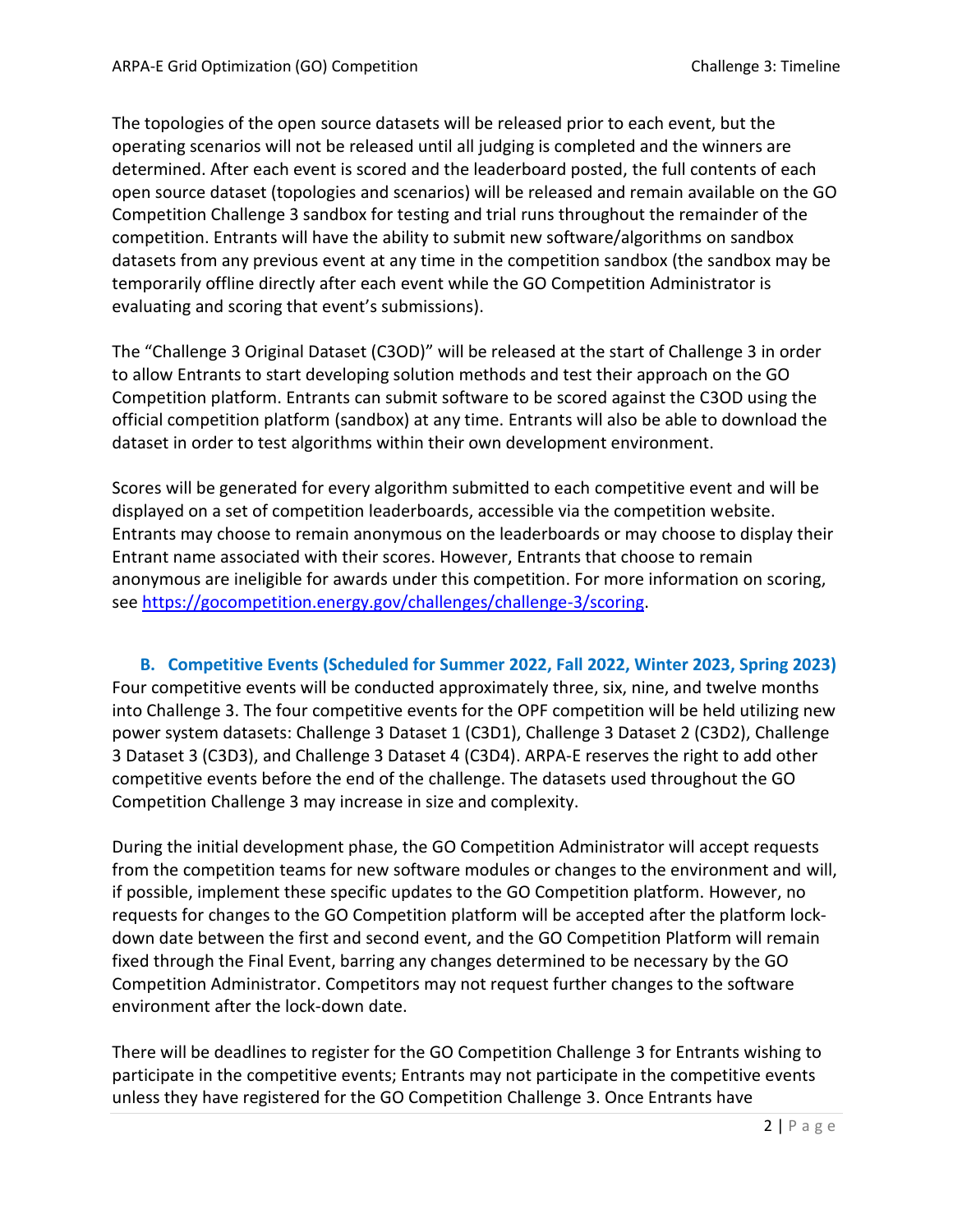successfully registered for the GO Competition Challenge 3, they do not need to re-register before any subsequent event. During each competitive event, there will be a window of time in which Entrants must submit their software approach before the judging is conducted; associated dates are listed below.<sup>3</sup> Please note the specific dates may be subject to change. Immediately following the end of the submission window, the software from all Entrants will be run and scored against C3D1, C3D2, C3D3, and C3D4 respectively. After each competitive event, scores for each Entrant submission will be displayed on a set of competition leaderboards. The primary objective of competitive events I and 2 is to give Entrants experience using the portal for the competition and to troubleshoot any potential algorithm submission and evaluation problems in the context of a specified deadline. Challenge 3 competitive events 3 and 4 are prize events. Event 3 has smaller prizes attached to incentivize earlier, more continuous development from the competitors throughout the competition. The majority of the GO Challenge 3 prize award is reserved for Event 4, also known as the "Final Event".

### **Competitive Event 1: July - August 2022 (specific dates subject to change)**

- **Prior to July 6<sup>th</sup>, 2022:** Entrants wishing to participate in Event 1 must submit their registration and be approved for the GO Competition Challenge 3.
- **July 6 th , 2022 – July 7 th , 2022:** Submission window for Event 1. Entrants participating in Event 1 must submit one software package to the GO Competition platform to be scored in Event 1.
- **August 8<sup>th</sup>, 2022:** Event 1 results and leaderboards will be released. Event 1 datasets without CEII or other proprietary information will be released for download and to the GO Competition Challenge 3 sandbox.

#### **Competitive Event 2: October - November 2022 (specific dates subject to change)**

- **Prior to October 3<sup>rd</sup>, 2022:** Entrants not previously registered wishing to participate in Event 2 must submit their registration and be approved for the GO Competition Challenge 3.
- **October 3 rd , 2022 – October 5 th , 2022:** Submission window for Event 2. Entrants participating in Event 2 must submit one software package to the GO Competition platform to be scored in Event 2.
- **November 7 th , 2022:** Event 2 results and leaderboards will be released. Event 2 datasets without CEII or other proprietary information will be released for download and to the GO Competition Challenge 3 sandbox.

## **Competitive Event 3: January – February 2023 (specific dates subject to change)**

**• Prior to January 9<sup>th</sup>, 2023:** Entrants not previously registered wishing to participate in Event 3 must submit their registration and be approved for the GO Competition Challenge 3.

<sup>&</sup>lt;sup>3</sup> Entrants are only allowed one submission to each of Competitive Events 1, 2, and 3 as well as the Final Event. Outside of these events, Entrants may make multiple submissions to the platform for scoring in the Sandbox environment.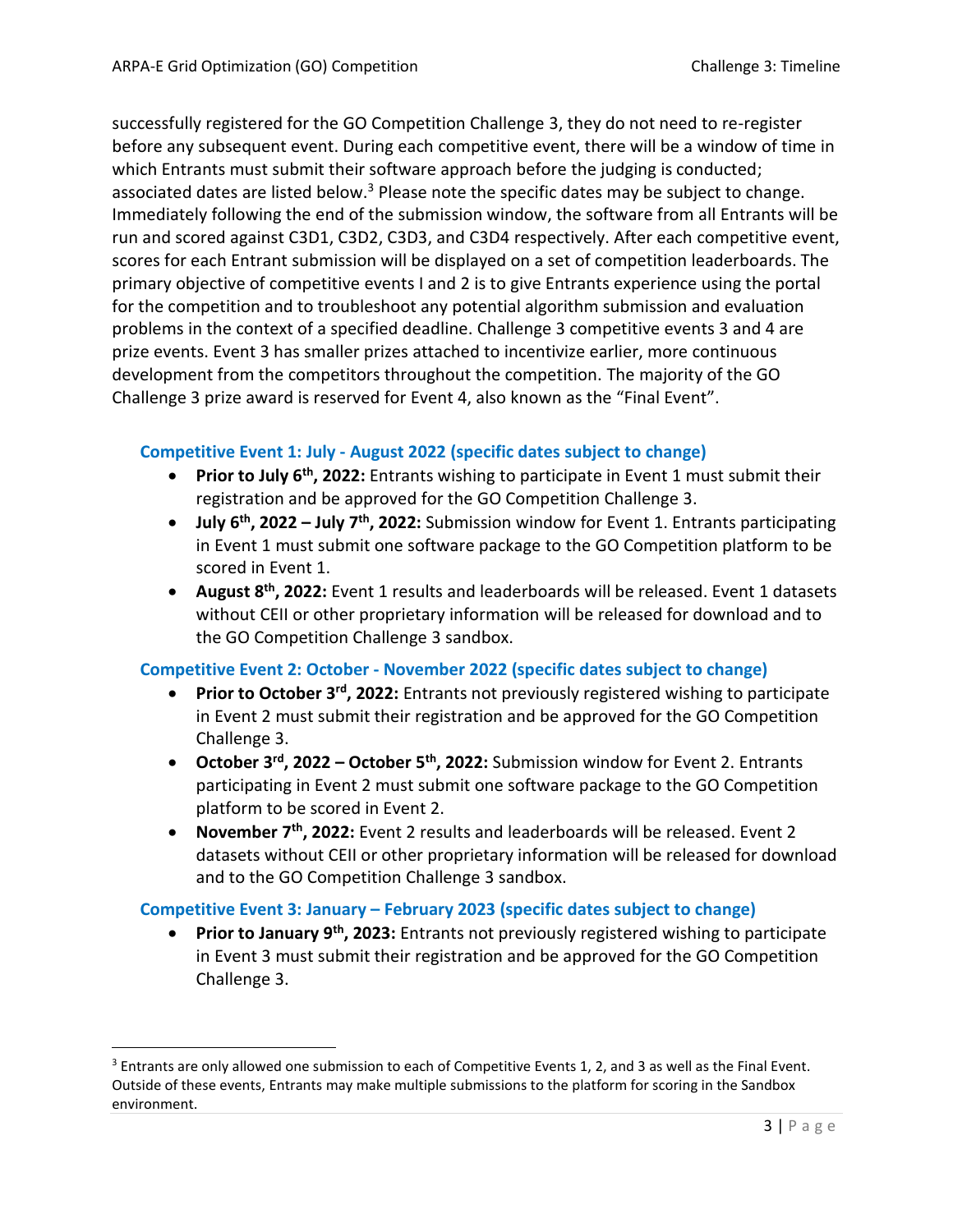- **January 9 th, 2022 – January 11th, 2023:** Submission window for Event 3. Entrants participating in Event 3 must submit one software package to the GO Competition platform to be scored in Event 3.
- **February 6<sup>th</sup>, 2023:** Event 3 results and leaderboards will be released. Event 3 datasets without CEII or other proprietary information will be released for download and to the GO Competition Challenge 3 sandbox.

#### **Competitive Event 4: March 2023 - May 2023 (specific dates subject to change)**

- **March 6<sup>th</sup>, 2023:** Entrants not previously registered must submit their registration and be approved for the GO Competition Challenge 3. This is also the deadline to have any change of entrant forms submitted and approved.
- **March 13th , 2023 – March 15th , 2023:** Submission window for the Final Event. Entrants participating in Event 4 must submit one software package to the GO Competition platform to be scored in the Final Event.
- **May 15th , 2023:** GO Competition Challenge 3 results and leaderboards will be released. Final Event datasets without CEII or other proprietary information will be released for download.

Event 3 and Event 4 (Final Event) winners will be determined based on their Event scores subject to the winning criteria specified in the GO Competition Rules Document (see [https://gocompetition.energy.gov/competition-rules\)](https://gocompetition.energy.gov/competition-rules).

## **C. Competition Timeline: Challenge 3**

The proposed Challenge 3 competition timeline is illustrated below.



**Figure 2. Challenge 3 Competition Timeline.**

ARPA-E intends for the competition platform to be capable of hosting a wide range of power system algorithm research competitions. Private sector entities or other government agencies